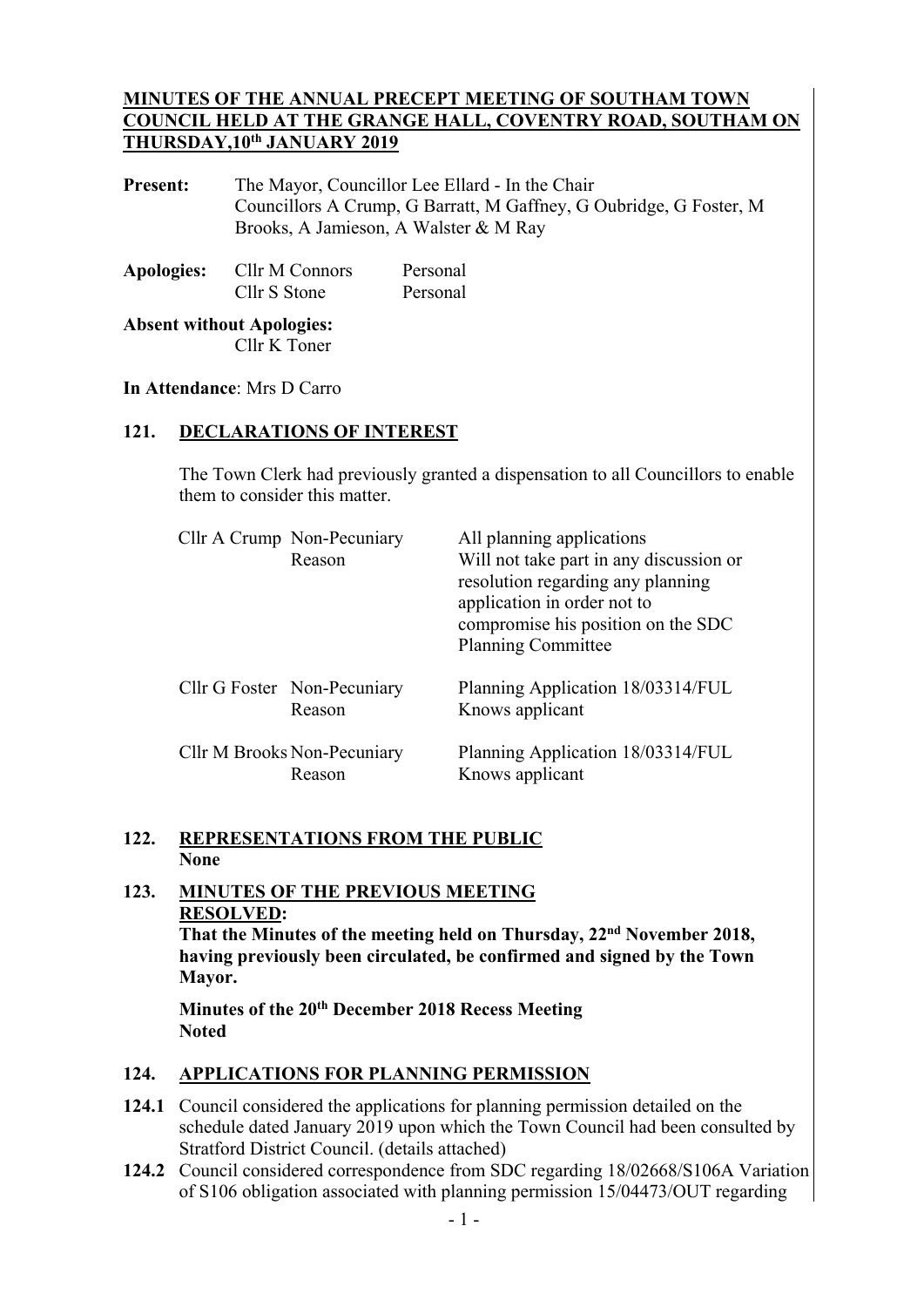535 dwellings on land between Welsh road East and Daventry Road, Southam.

Council were asked to consider the following:

 Are you content that the sports pitches originally agreed become an all-weather pitch with basketball hoops at either end?

 Are you content to adopt responsibility for the management and maintenance of the all-weather pitch?

Are you content to take responsibility for the all-weather pitch?

 Are you content that the Community Hall will not be designed to function as a sports hall?

 Are you content that the size of the is no longer specified in the Obligation? Are you content with the specification of the Community Hall as set out in the application?

# **RESOLVED:**

 **i)To ask for clarification regarding 'the size of the Community Hall is no longer specified in the Obligation' as the council will want a minimum size to be agreed.** 

 **ii)With regards to specification, to advise that the Town Council will want a stage** 

### **125. RESPONSIBLE FINANCIAL OFFICER REPORT PARISH TAX BASE**

 The Provisional Council Tax Base for Southam 2019/2020 has been calculated at £2685.87

**Noted**

## **126. BUDGET PROPOSALS**

The proposed figures for the 2019/2020 budget were based on a 2.4% inflation allowance. Where there was a clear need to revise the figure in light of current levels of expenditure, or known changes likely to occur, a new proposed figure was shown.

**Noted**

## **127. ELECTORATE**

Latest statistics showed that the electorate in Southam stands at 5476.Section 137 of the Local Government Act 1972 limited a Council's expenditure on grants to £7.86 per elector

 **Noted** 

## **128. COUNCIL'S AIMS**

The Council had agreed to the following aims that were taken into consideration in all policy matters:

- 1. To improve the service, it provides whilst ensuring best value
- 2. To work with others to improve safety, the environment and quality of life in the town, paying particular attention to the needs of vulnerable members of our community
- 3. To regularly and effectively consult the community
- 4. To promote the local economy

**Noted**